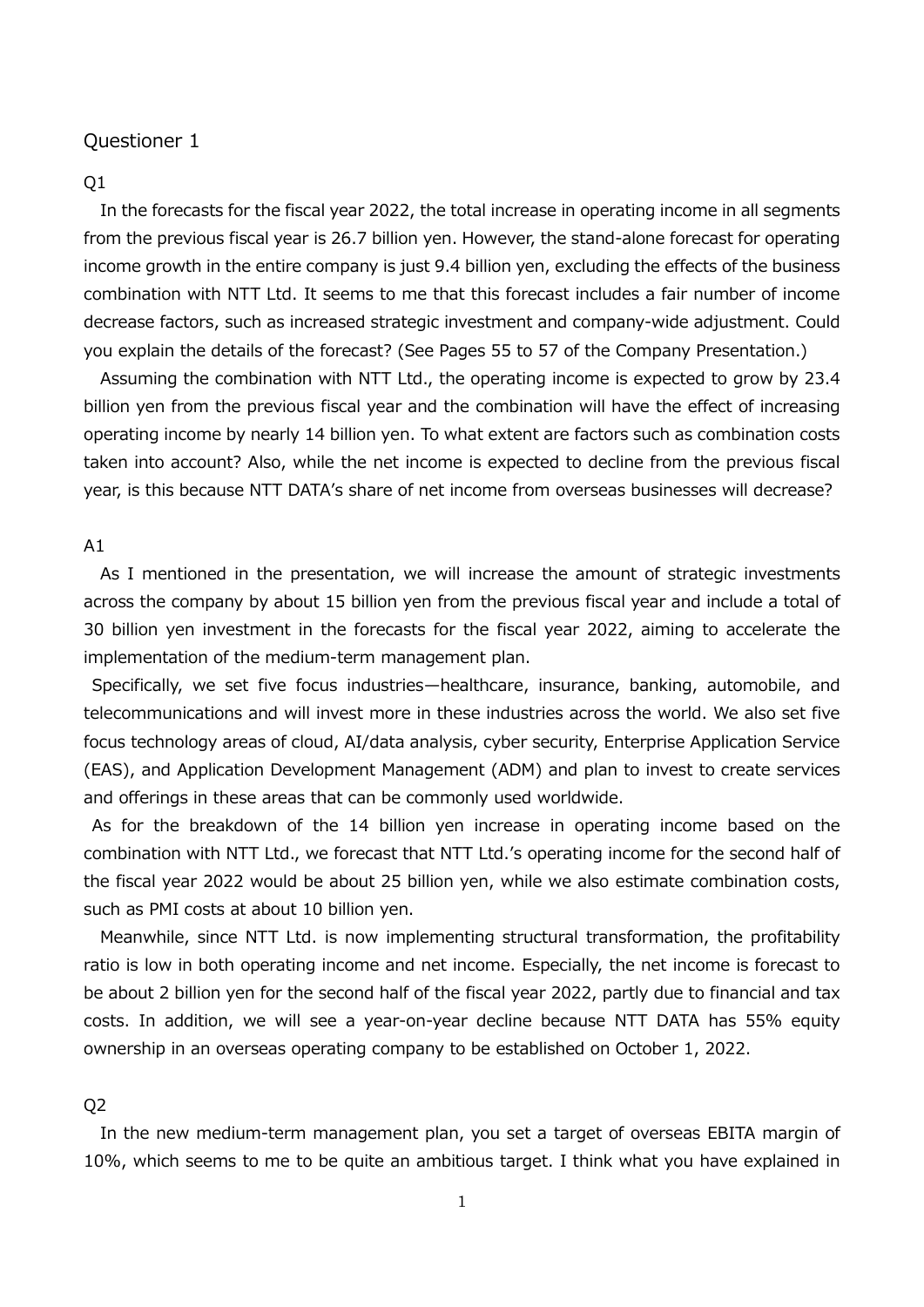the presentation included concrete measures to achieve this target, while I wonder where the quantitative effect of these measures lies, how much effect they have, and how they will help increase the overseas EBITA margin to 10%.

### A2

As for NTT DATA's overseas businesses, the North America Segment achieved an adjusted EBITA margin of 7% in the fiscal year 2021 and we plan to increase the EBITA margin by 0.5% in the forecasts for the fiscal year 2022. Similarly, the EMEA & LATAM Segment plans to increase the EBITA margin by 1.5% in the forecasts for the fiscal year 2022 and achieve 7% in the fiscal year 2023.

These are based on the structural transformation for digital transformation that have been thoroughly conducted in the North America and EMEA & LATAM Segments for the past few years, the effects of which have been appearing since the fiscal year 2021. From now on, we will further strengthen businesses in the digital and consulting areas. In the North America Segment, more than 80% of new orders received are related to the digital area and the gross margin upon order intake rose by 2% from the previous fiscal year to 28%. In the North America and EMEA & LATAM Segments, we will expand businesses mainly in the digital and consulting areas, where we can expect profits for sure. Once again, we would like to create globally competitive offerings and increase profitability ratios.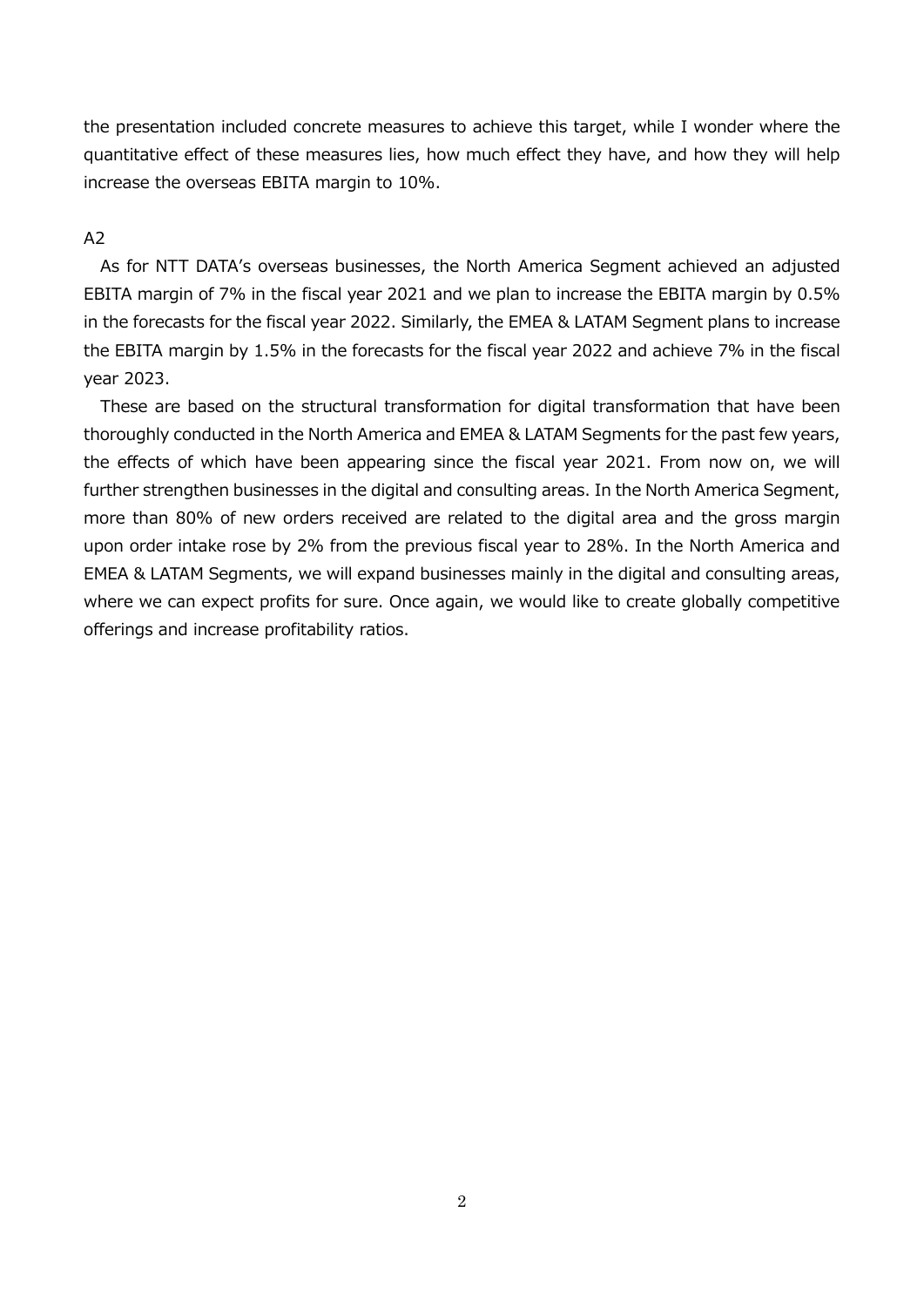#### $O<sub>1</sub>$

Regarding the results for the fiscal year 2021, the operating income especially in the Enterprise & Solutions Segment is below the adjusted forecasts and the profitability ratio for the fourth quarter looks quite low. I would like to know the background and reasons for this as well as whether there have been unprofitable projects.

#### $A1$

In the fourth quarter, the Enterprise & Solutions Segment reported a year-on-year decline in operating income, but this is due to prior investment to expand businesses. The amount of the investment increased by about 3 billion yen from the previous fiscal year. Also, we examined investment recovery risks for part of our business assets and reported an impairment loss of about 1 billion yen.

In the results for the fiscal year 2021, an unprofitable project occurred in the Public & Social Infrastructure Segment. In addition to the fact that the project, which was for a client in the public sector, had a short development period, it was highly difficult since it required high technological capabilities involving the use of a new product. We accepted the order for the project as a challenge, but we found it a little difficult to implement it. As a result, we had a loss of about 3 billion yen.

### Q2

I would like to ask about the order intake plan for the fiscal year 2022 and the situation regarding inquiries in each region by segment. Under conditions without the effects of the combination with NTT Ltd. and excluding the impact of foreign exchange rates, the North America Segment is expected to see a decline of about 4% while the EMEA & LATAM Segment will remain on par with the previous fiscal year. It seems to me that the momentum of order intake in overseas businesses will slow down. In your plan, the number of new orders received in the Public & Social Infrastructure Segment is expected to decrease. Could you explain the plan's background?

### A2

In the IT service sector, most projects for renewing existing systems involve the utilization of digital technology. Also, there are many orders for new digital projects, which is a very good trend for both the sector and NTT DATA.

In the fiscal year 2022 order intake plan, the Public & Social Infrastructure Segment will see a year-on-year decline of 65.3 billion yen and the decline is due to fewer orders received compared to the previous fiscal year when we received large-scale projects. There are now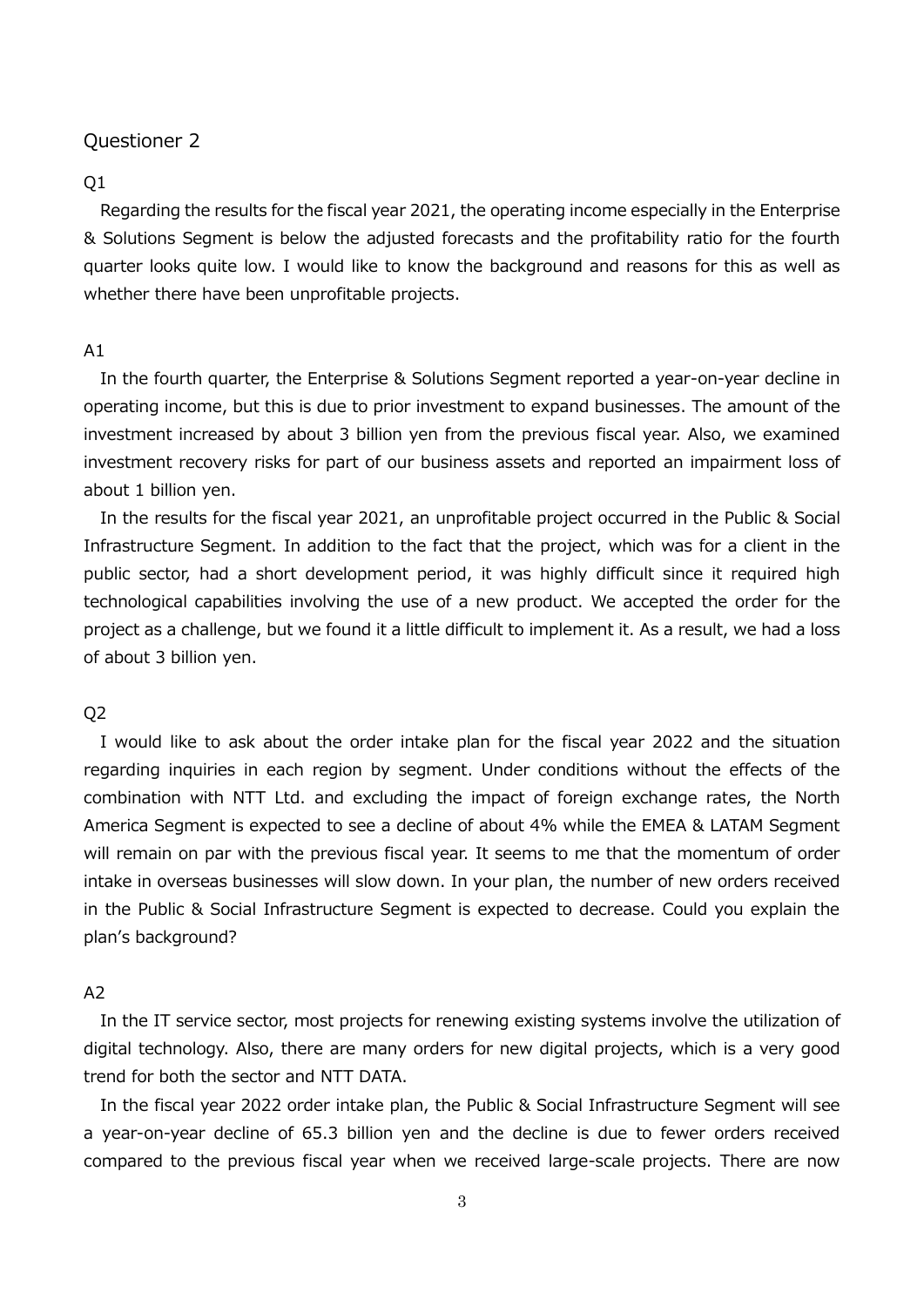many businesses related to existing system renewal and digital projects and this is a very favorable situation for us. The Financial Segment has received orders for various new projects mainly for banks. There are more and more orders for projects for renewing existing accounting systems and digital projects. The Enterprise & Solutions Segment has been receiving an increasing number of orders mainly for digital projects from manufacturing and distribution companies.

When it comes to overseas businesses, the number of new orders received has been significantly growing in the EMEA & LATAM Segment, mainly for digital projects. Since the last fiscal year, we have been doing quite well in all countries and in all industries and businesses where we excel. The performance is especially strong in Germany and Spain. Furthermore, NTT DATA Business Solutions located in Germany has been performing well while our business in the U.K. has been robust as well.

While there are so many projects in the North America Segment, many of the existing projects are traditional renewal ones. Especially, given that the segment is promoting businesses focusing on earning power and profitability ratio, if profitability ratio conditions do not fit that stance at the time of renewal, we might, depending on negotiations, refuse to accept orders. Even so, the situation of order intake and business is quite strong on the whole.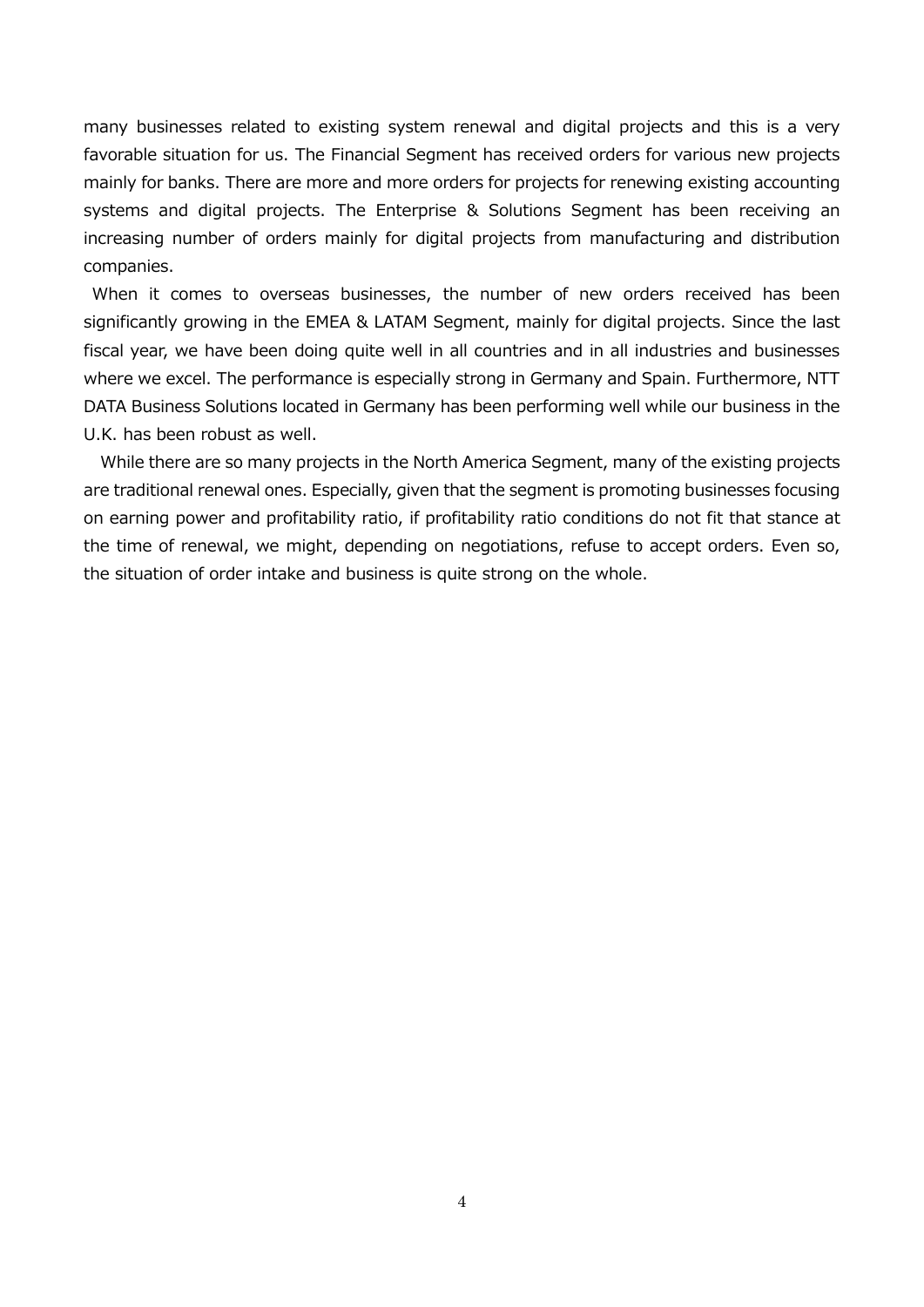#### $O<sub>1</sub>$

The new medium-term management plan sets a net sales target of over 4 trillion yen. If the current sales of NTT Ltd. are simply added, I think that you plan to increase sales by approx. 500 billion yen over four years. Given this, I wonder which contributes more to increasing sales, overseas businesses or domestic businesses. If you have a breakdown of the planned increase, please explain it.

Also, when I look at the scheme to integrate overseas operating companies, it seems to me that the scheme will allow you to implement additional M&A deals smoothly. So, I would like to know if you are considering, or expecting, M&As to expand overseas businesses.

#### A1

In our basic view on sales growth to achieve the new MMP target, we expect sales to increase consistent with market growth rates in the respective regions.

In domestic businesses, we anticipate a growth of roughly 4%–6%. As for the market in the North America Segment, since we are now reforming the existing business portfolio, our current plan puts more focus on profitability ratios than sales. In addition, we expect synergies from the combination with NTT Ltd. and we would like to increase both sales and profits. In the EMEA & LATAM Segment, we basically expect growth consistent with market growth and we would like to increase sales at a constant rate.

When it comes to M&As, we are planning some deals mainly in the digital area. Especially for the North America Segment, we will continue M&As that we have been working on for the past few years. For the EMEA & LATAM Segment, we will actively conduct M&As in such countries as Spain, the U.K., and Germany, while the current plan does not include sales increase from M&As. In the future, we aim to achieve further growth through successful M&A deals.

### Q2

The scheme for the overseas business combination with NTT Ltd. seems to be a deal favorable to NTT in the short term and I think NTT DATA's stock price for the past few days reflected reactions to the combination. I would like to know how you plan to increase your equity ownership in the overseas operating company in the future, including negotiations with NTT going forward.

# A2

The purpose of establishing the joint company is described on Page 36 of the Company Presentation. We will work together to further promote One NTT business. From now on, businesses utilizing smart city, smart world, fifth-generation networks, IOWN, and other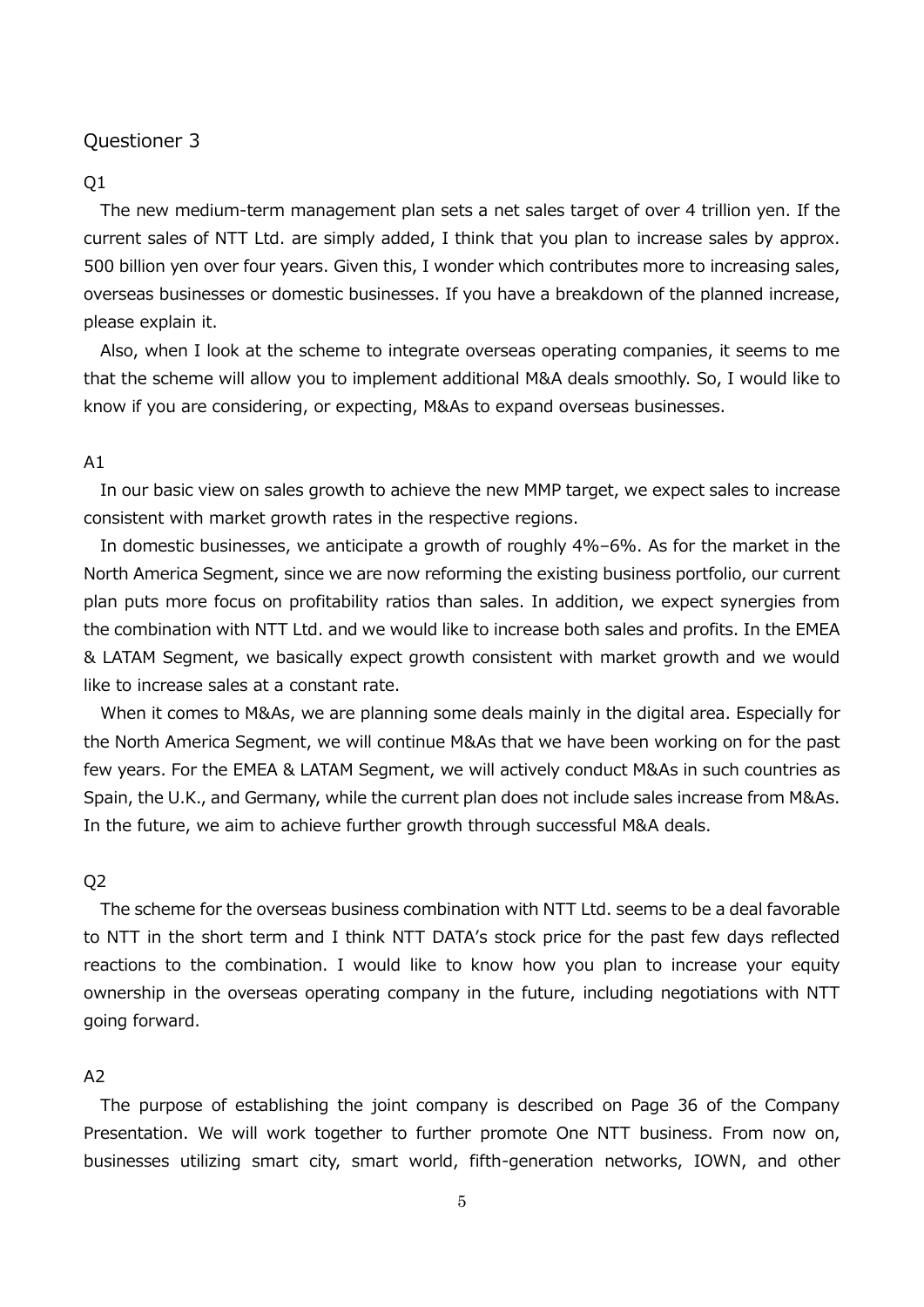technologies will emerge, and NTT DATA will make sure to utilize NTT's excellent R&D results to create competitive solution services down the road. At the moment, we do not plan a future change of our equity ownership in the overseas operating company. Rather, we believe it is more important to produce synergies through strong collaboration.

### Q3

So far, you have implemented overseas M&As with itelligence and other companies, and now you finally have seen the effects of the structural transformation. At this time, your company's minority shareholders may find it difficult to understand the benefits of 45% of your net income from existing overseas businesses going to NTT. You say you will generate synergies. However, when the overseas operating company starts to generate profits in the future, I wonder if we could expect something like benefits in terms of taxes and contribution to net income exceeding your equity ownership of 55% by utilizing losses being carried forward or other means.

# A3

We expect that the recent combination with NTT Ltd. will have synergy effects of about 30 billion yen in the fiscal year 2025 and continue to produce synergy effects after that. So, we believe it is worth NTT DATA's equity ownership. Also, we will closely examine benefits in terms of taxes and losses being carried forward.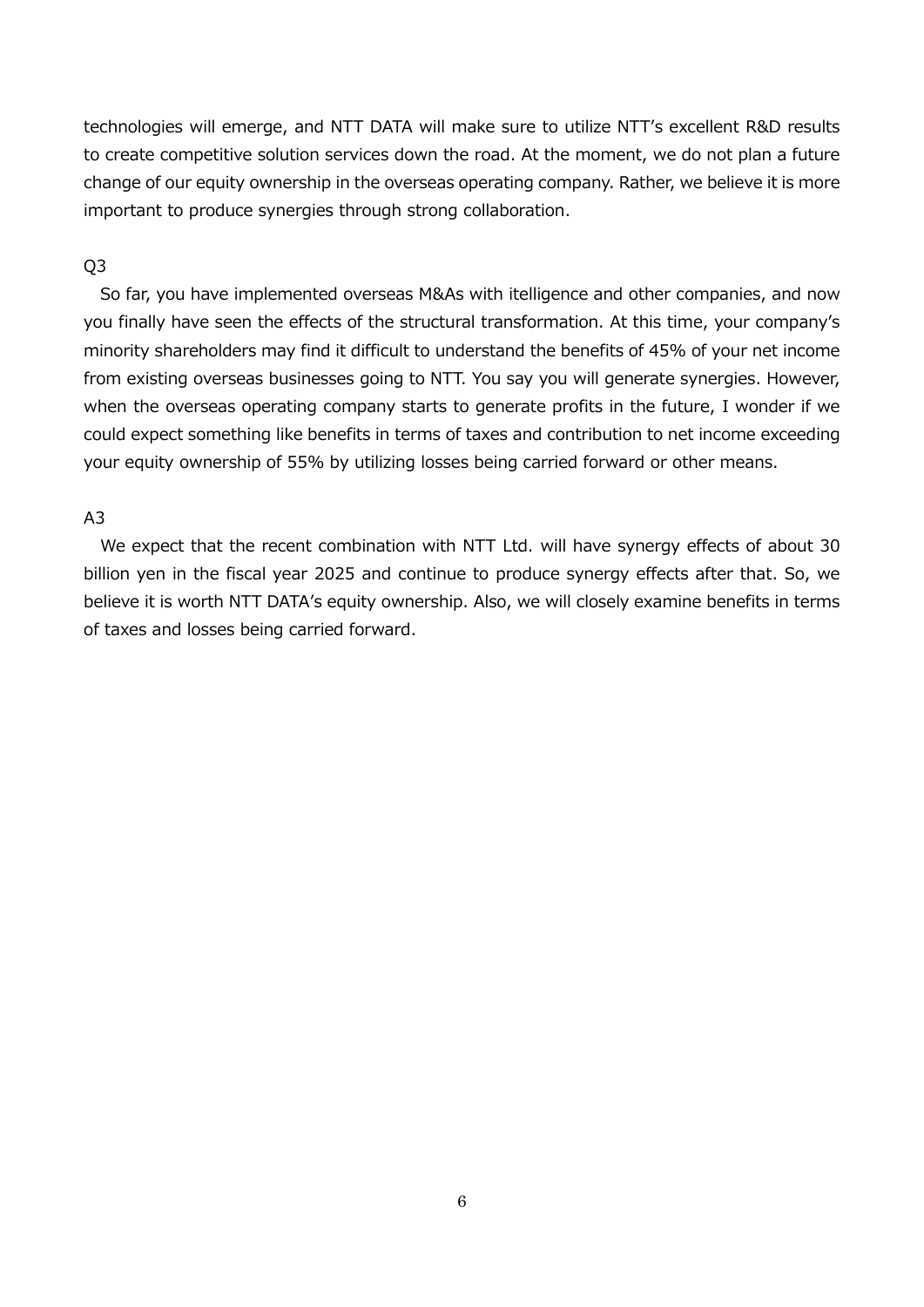#### Q1

You say that the PMI cost for the combination with NTT Ltd. is around 10 billion yen. I would like to know the accurate amount and your estimate on how long the cost will persist after the combination takes place in the second half of the fiscal year 2022. When you acquired Dell Services in the past, the PMI cost quite a lot and it took several years for you to recover. So, could you tell me how long and how much it will take to complete the PMI for the latest combination and make it contribute to the results?

Also, I would like to know the qualitative details of the most likely hurdle for the PMI on the combination with NTT Ltd.

#### A1

In the forecasts for the fiscal year 2022, we expect the PMI cost and other costs related to the combination to be around 10 billion yen, as explained previously. However, NTT Ltd. has made great progress in its structural transformation effort and plans to spend 38 billion yen on structural transformation initiatives throughout the fiscal year 2022. The structural transformation cost is expected to considerably decrease in the next fiscal year and after, and NTT Ltd. will contribute to our profits.

As for the PMI for existing overseas businesses of NTT Ltd. and NTT DATA, which I explained at first, we assume, we will spend around 10 billion yen not only in the fiscal year 2022 but also in the following years, while we estimate synergies from the combination will exceed the cost by the fiscal year 2025. As I said before, we estimate synergy effects at around 30 billion yen in the fiscal year 2025, which we believe will help increase profits considerably.

Since the combination has not taken place yet, we will decide the details of our PMI plan in the future, while we consider how to create an organization to promote global businesses in the most appropriate manner, among other issues. Basically, we will examine how to reduce the socalled overhead costs and where to make strategic investments as an aggressive PMI.

#### Q2

In the forecasts for the fiscal year 2022, my understanding is that you focus on profitability ratios and do not simply aim for sales growth in the North America Segment. Even so, it seems to me that this prospect is quite weak when the impact of foreign exchange rates is excluded. It is OK if you just make the plan very carefully. However, I wonder if you have any assumptions such as declining business conditions due to the war between Russia and Ukraine.

Also, when it comes to the supply side, the turnover rates among global system integrator companies have jumped, which has intensified the already fierce competition for acquiring talent over the past three to six months. Given this situation, could you explain how you will acquire

7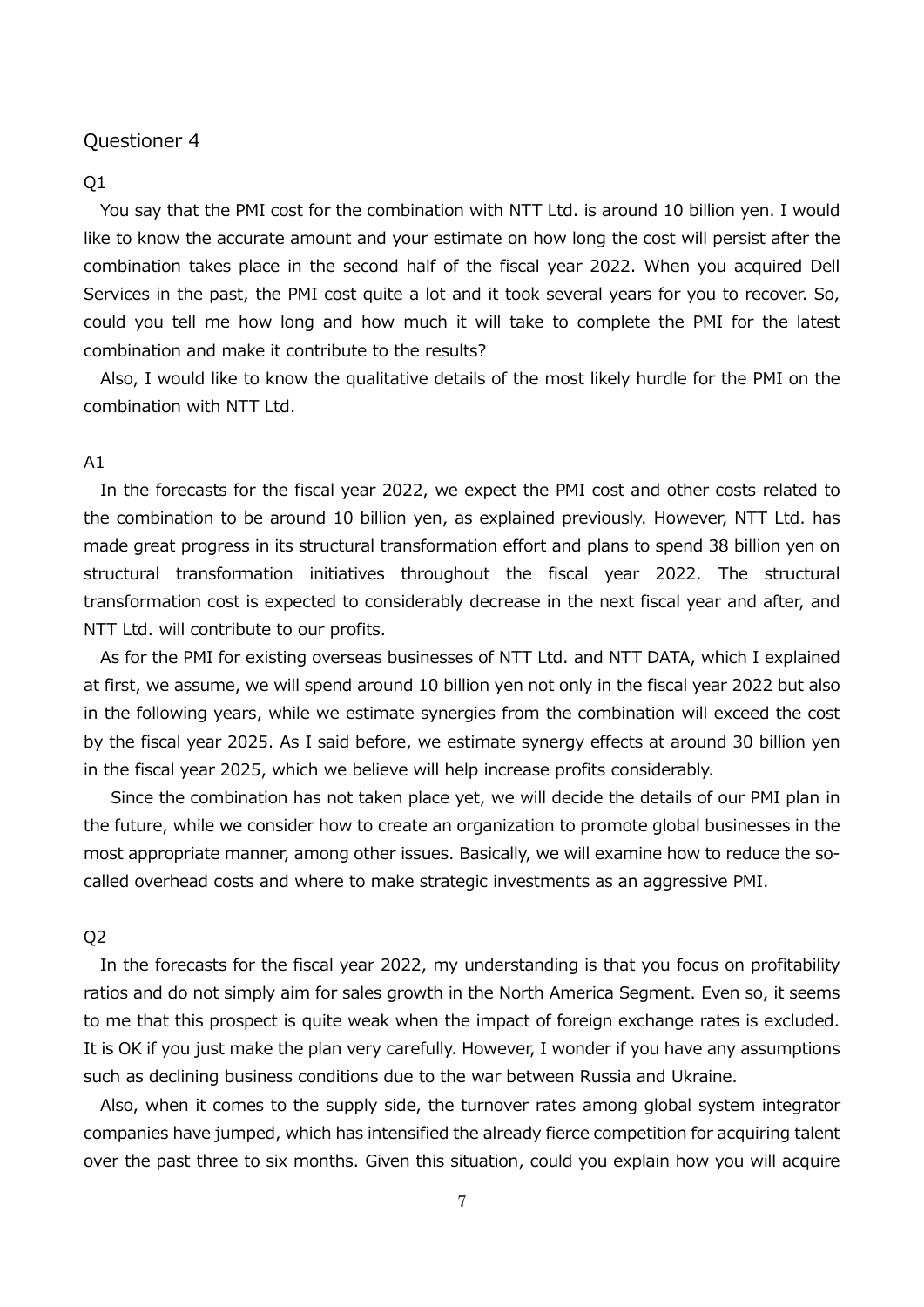talent overseas as well as updates on cost increases and countermeasures?

#### $A<sub>2</sub>$

While you have pointed out that the plan for order intake and other issues is a little weak, we do not basically assume that the market is shrinking due to the Russia-Ukraine conflict and other factors or that the market sentiment is negative. In that sense, as I said before, we have cases where we do not accept some of the less profitable projects at the time of contract renewal in the North America Segment. To increase the portfolio of more profitable digital projects, we actually have a little conservative view on order intake and net sales.

As for talent, the cost of acquiring talent, including remunerations, has been skyrocketing globally. This situation has continued since the last fiscal year, and we have tried to generate profits while making up for the increased cost. We pass the increased cost onto prices at the time of contract renewal to clients and on other occasions and make efforts to secure profits by increasing the number of projects being digitized and negotiating unit price hikes in contract renewal processes.

Also, in the digital area, many projects contribute to clients' businesses and are initially highly profitable, making it easier for us to pass human resource and other costs onto prices. So, it is important for us to make sure to increase the digital business.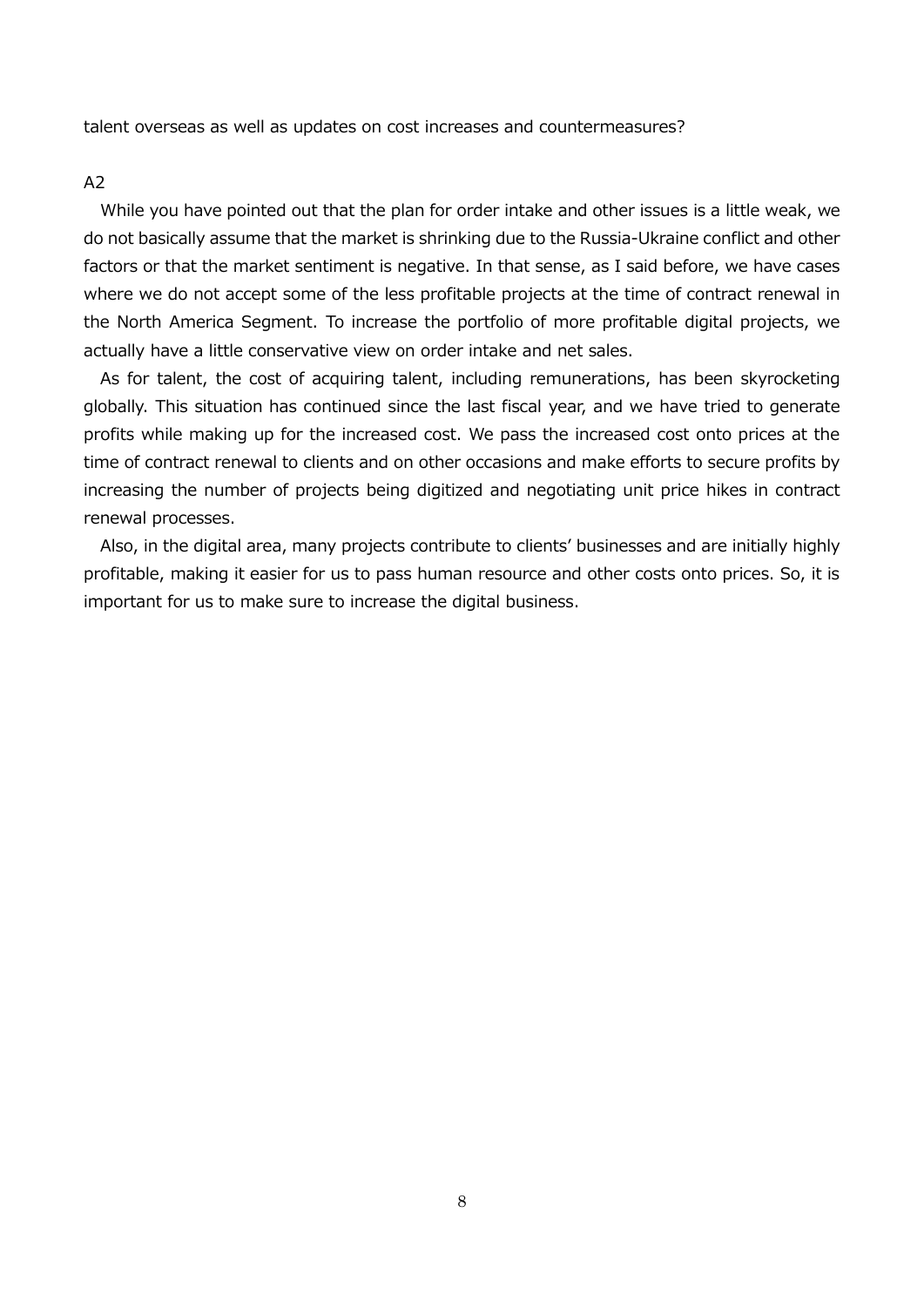### $O<sub>1</sub>$

I understand that you aim to achieve an overseas EBITA margin of 10% based on synergy effects from the combination with NTT Ltd. However, given that NTT is suggesting that NTT Ltd. would need more structural transformation, I believe acquiring upstream consulting talent in overseas businesses is quite important to be successful in the digital business.

I think that the combination with NTT Ltd. will allow you to acquire more lower-tier personnel and that your prospect of an overseas EBITA margin of 10% is somewhat optimistic. Also, the personnel acquisition cost is expected to increase. What prospect do you have in this regard, including the structural transformation of NTT Ltd.?

Your company has increased its presence in digital strategies in overseas businesses in recent years, while NTT Ltd. will likely offer more value by providing services related to infrastructure such as data centers. From the past trends, I think it would be very difficult to manage the operations of two organizations that have different strengths. Could you give me your view on this point?

### $A1$

In NTT DATA's overseas businesses, consulting and digital projects have relatively high profitability ratios and the digital shift has helped increase profitability ratios. NTT Ltd. provides managed services such as data centers, networks, and cloud, and the data center business has a high profitability ratio. Also, NTT Ltd. is carrying out structural transformation to make these managed services more sophisticated. Since they are currently implementing reforms to provide advanced infrastructure, we expect that NTT Ltd.'s profitability ratio will also increase in the future, and we will make the effort together with them.

When it comes to managing two organizations, our domestic business has the consulting and solutions sector that is in charge of data centers, networks, and cloud businesses that are relatively close to NTT Ltd.'s businesses. These businesses have a long history in NTT DATA, and we have significantly increased sales and profits by linking them closely to consulting and application services in the respective business categories. Similarly, we have experience and results in the domestic business. From now on, digitalization will connect various things and people. When that happens, the power to bond and connect will be as important as the ability to create systems for connecting things and people. So, we believe that we will be able to increase the value of our offerings and enhance profitability ratios by combining the strengths of these two companies.